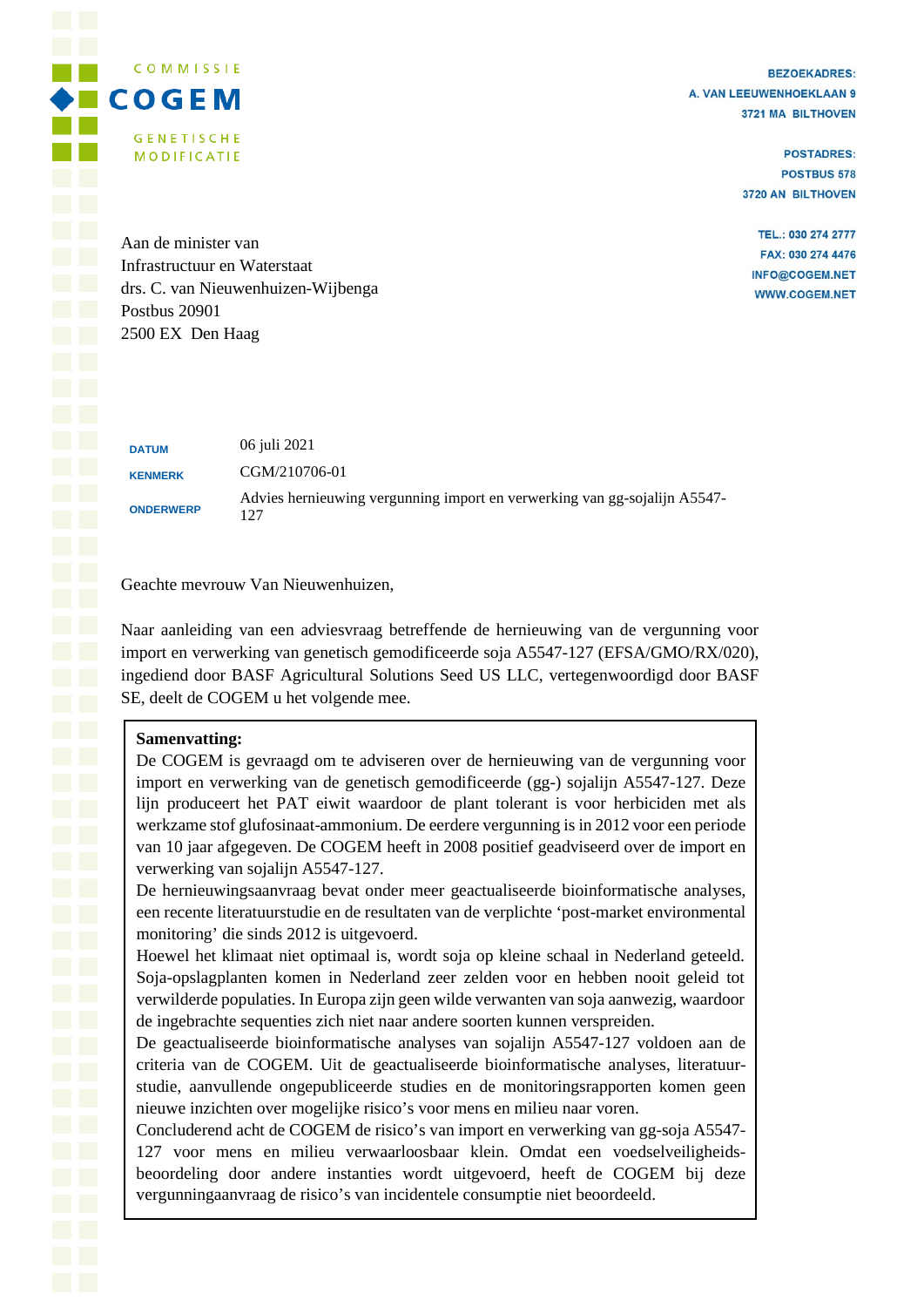De door de COGEM gehanteerde overwegingen en het hieruit voortvloeiende advies treft u hierbij aan als bijlage.

Hoogachtend,

Prof. dr. ing. Sybe Schaap Voorzitter COGEM

n fil  $\bullet$   $\blacksquare$ a. **CONTRACTOR** 

- c.c. Drs. Y. de Keulenaar, Hoofd Bureau ggo
	- Ministerie van IenW, Directie Omgevingsveiligheid en Milieurisico's DG Milieu en Internationaal
	- Ing. M.A.C. Möllers, Food-Feed loket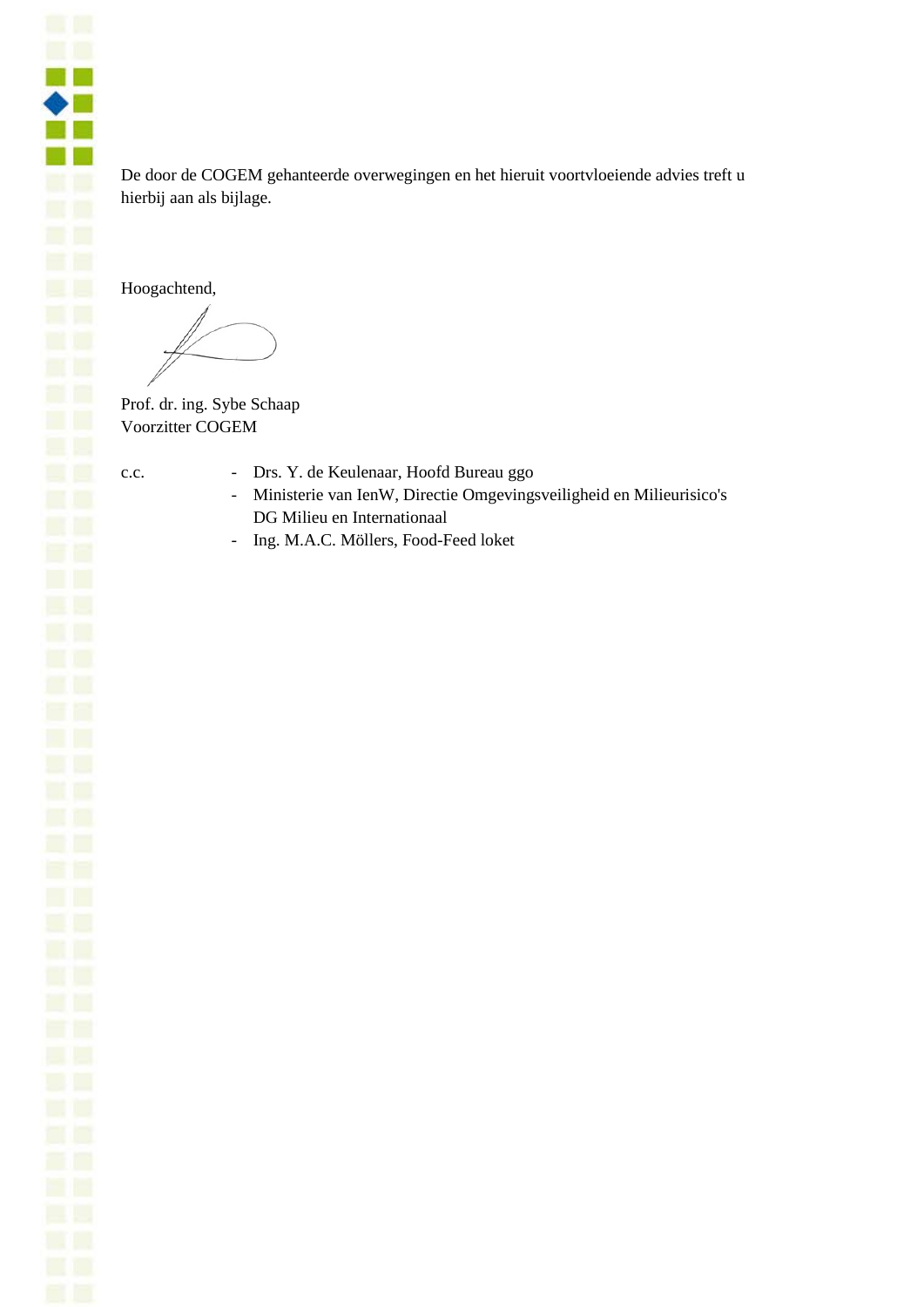# **Renewal of the authorisation for import and processing of genetically modified soybean A5547-127**

## **COGEM advice CGM/210706-01**

- The present application (EFSA/GMO/RX/020) concerns the renewal of the authorisation for import and processing of genetically modified (GM) soybean (*Glycine max*) A5547-127;
- GM soybean A5547-127 was previously authorised for import and processing in 2012;
- COGEM has advised positively on the import and processing of soybean A5547-127 in 2008;
- A5547-127 expresses the *pat* gene, which confers tolerance to herbicides containing the active ingredient glufosinate-ammonium;
- In the Netherlands, feral soybean populations do not occur and hybridisation of soybean with other species is not possible;
- The updated bioinformatics analysis of soybean A5547-127 meets the criteria of COGEM:
- The updated bioinformatics analysis, literature review, several unpublished studies and monitoring reports do not give any indication of a potential environmental risk;
- COGEM is of the opinion that import and processing of soybean A5547-127 pose a negligible risk to the environment in the Netherlands;
- COGEM abstains from giving advice on the potential risks of incidental consumption since a food/feed assessment is carried out by other organisations.

## **1. Introduction**

The present application (EFSA/GMO/RX/020), filed by BASF Agricultural Solutions Seed US LLC, as represented in the EU by BASF SE, concerns the renewal of the authorisation for import and processing of GM soybean (*Glycine max*) A5547-127. This authorisation was granted in 2012  $(2012/81/EU)$  $(2012/81/EU)$  $(2012/81/EU)$ .<sup>1</sup> Since import and processing authorisations remain valid for a period of 10 years, the applicant filed an application for the renewal of the authorisation granted in 2012. The application contains amongst others monitoring reports, updated bioinformatics analyses, and a systematic literature search.

## **2. Previous COGEM advice**

<span id="page-2-0"></span>In [2](#page-5-1)008 COGEM advised positively on the import and processing of soybean A5547-127.<sup>2</sup> In addition, COGEM also advised positively on the stacked event containing A5547-127: GM soybean FG72xA5547-127 in 2015.<sup>[3](#page-5-2)</sup>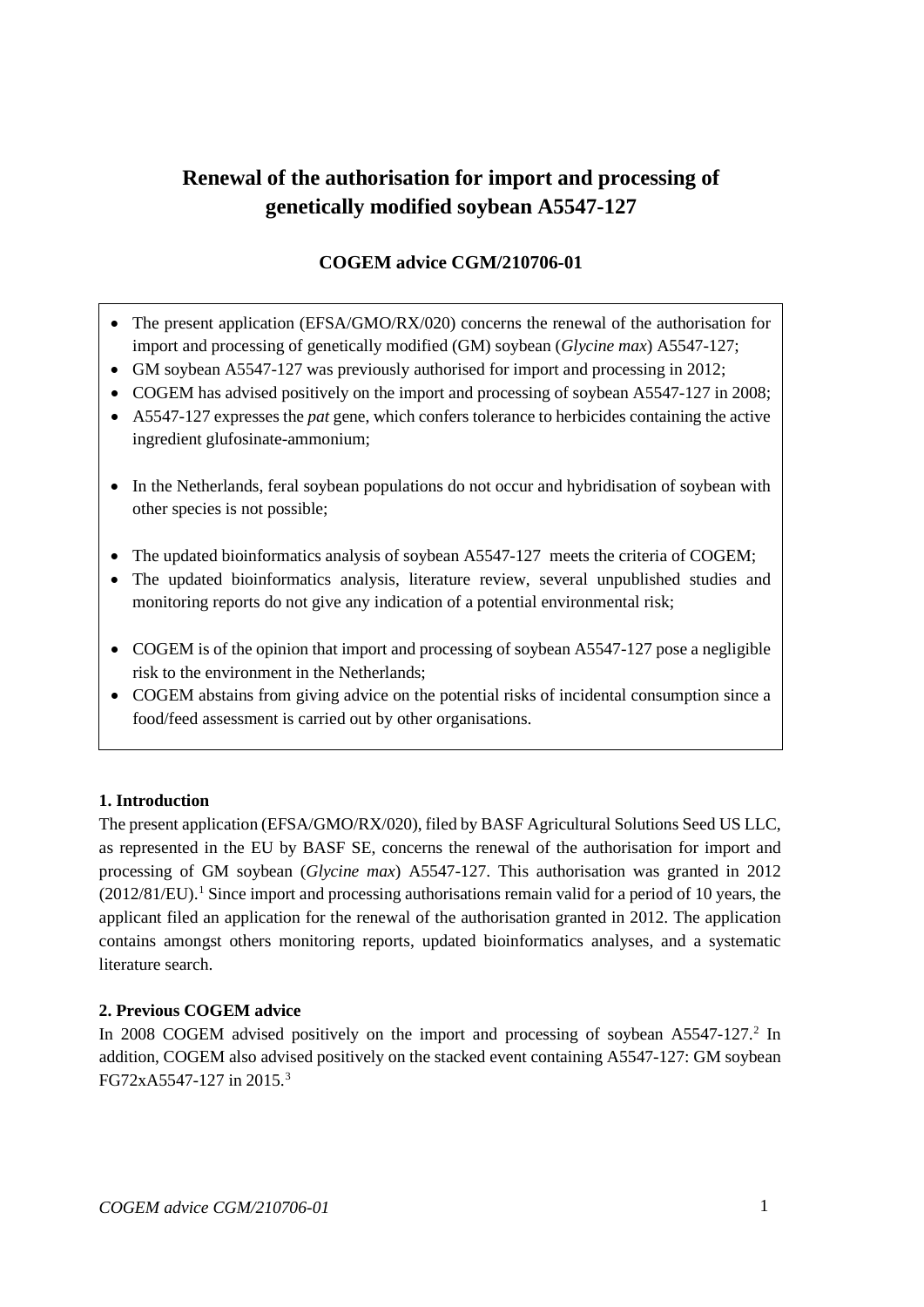#### **3. Environmental risk assessment**

#### *3.1 Characteristics of soybean*

<span id="page-3-1"></span><span id="page-3-0"></span>Soybean (*Glycine max*) belongs to the *Leguminosae* (*Fabaceae*) family and is cultivated from equatorial to temperate zones. The optimum temperature for soybean growth is between 25°C and 30°C. Soybean is sensitive to frost and therefore does not survive freezing conditions.[4](#page-5-3),[5](#page-5-4),[6](#page-5-5) In the Netherlands frost is common, with an average of 51 days a year of minimum temperatures below  $0^{\circ}$ C.<sup>[7](#page-5-6)</sup> Although the Dutch climate is not optimal, soybean is cultivated on a small scale (about 476) acres in 2019 and 132 in 2020, according to provisional data).[8](#page-6-0)

The soybean plant is not weedy in character.<sup>5,[6](#page-3-1)</sup> To reduce yield losses during harvest, soybean plants that have minimal seed scattering were selected for breeding. Soybean seeds rarely display dormancy, poorly survive in soil, and do not form a persistent soil seed bank.<sup>5,[9](#page-6-1)</sup> Soybean volunteers are rarely observed throughout the world and do not effectively compete with other cultivated plants or primary colonisers.<sup>5,[6](#page-3-1)</sup> In addition, volunteers are easily controlled mechanically or chemically.<sup>6</sup> Soybean volunteers are very uncommon in the Netherlands and have never resulted in establishment of wild populations.[10](#page-6-2) To the best of COGEM's knowledge, there are no reports of feral soybean populations in Europe.

Soybean is predominantly a self-pollinating species. The anthers mature in the bud and directly pollinate the stigma of the same flower.<sup>5,[6](#page-3-1)</sup> The cross-pollination rate of soybean is low and on average between 1 to 3%[.5,](#page-3-0)[6,](#page-3-1)[11,](#page-6-3)[12,](#page-6-4)[13](#page-6-5),[14](#page-6-6),[15](#page-6-7) Soybean pollen disperses only over short distances. In Europe, hybridisation with other species is not possible because there are no wild relatives of soybean.<sup>5[,6](#page-3-1)</sup>

**Conclusion:** In the Netherlands feral soybean populations do not occur and hybridisation of soybean with other species is not possible.

#### *3.2 Description of the introduced gene, trait and regulatory elements*

A5547-127 was developed using particle bombardment with plasmid pB2/35SAcK (derivative of plasmid pUC19). The inserted sequence also contains part of the plasmid backbone, consisting of two truncated non-functional sequences of the beta-lactamase (*bla*) gene on the 3' and 5' side of the expression cassette, but these fragments do not constitute a functional gene.<sup>[2,](#page-2-0)[16](#page-6-8)</sup> A description of the inserted genetic elements is listed in the table below. The list is limited to information on the introduced genes, corresponding traits, and regulatory elements (promotors and terminators).

| <b>Introduced</b> | <b>Encoded proteins</b>       | <b>Traits</b>         | <b>Regulatory elements</b> |
|-------------------|-------------------------------|-----------------------|----------------------------|
| genes             |                               |                       |                            |
| pat               | Phosphinothricin-N-acetyl     | Tolerance to          | 35S promoter and 35S       |
|                   | transferase (PAT) originating | glufosinate-ammonium  | terminator sequence from   |
|                   | from <i>Streptomyces</i>      | containing herbicides | Cauliflower mosaic virus   |
|                   | viridochromogenes $^{17}$     |                       | $(CaMV)^{18,19}$           |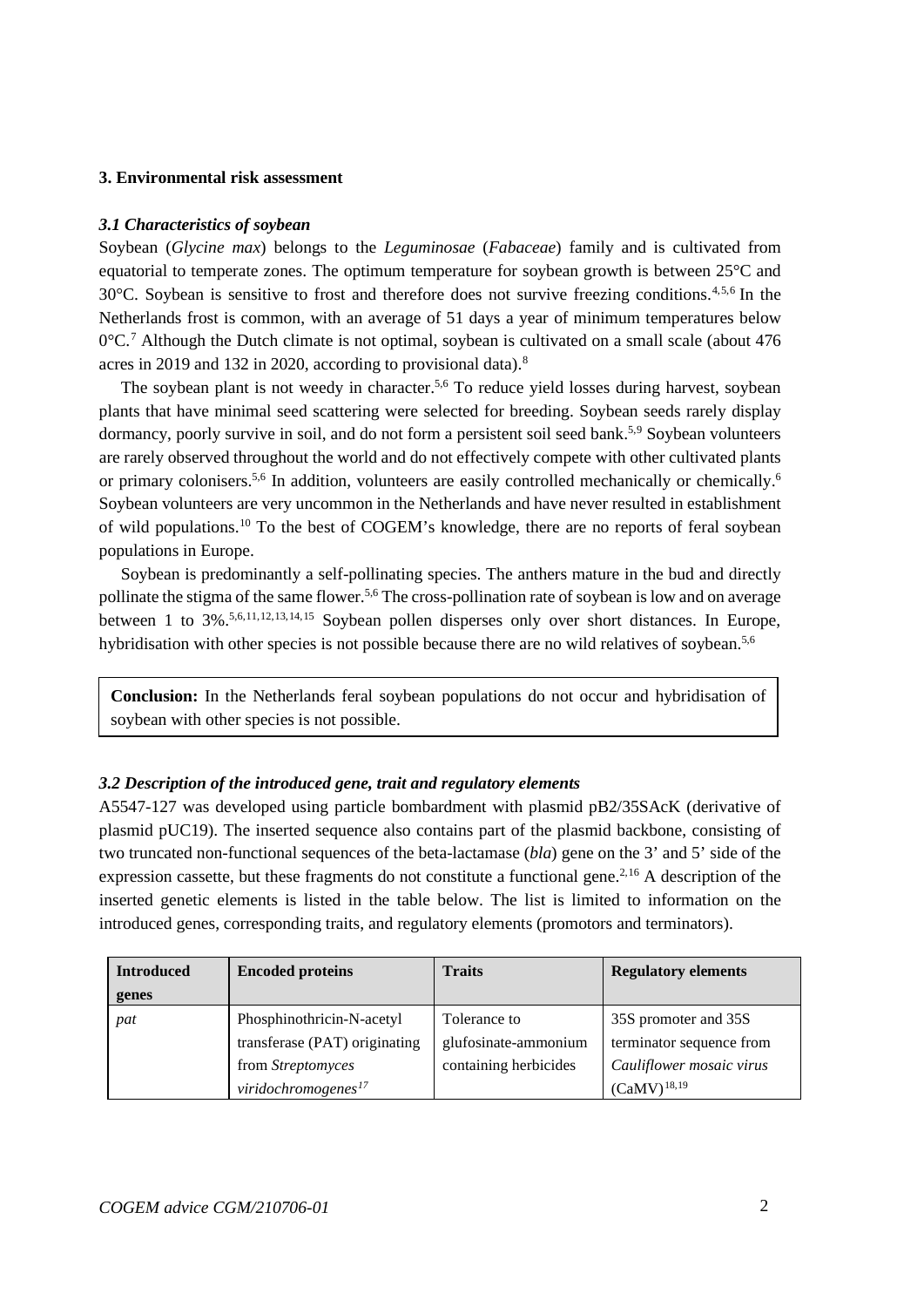#### *3.3 Updated bioinformatics analyses*

To confirm the sequence of A5547-127 soybean, the applicant has re-sequenced relevant plant material. Pairwise alignment of the new transgenic locus sequence and previously provided sequence shows 100% nucleotide identity. The bioinformatic analyses have been reconducted using updated databases. The sequences spanning the insertion site at the 5' and 3' flanking regions and the entire insert were screened to identify all open reading frames (ORFs) between stop codons. According to the applicant, the putative products of the ORFs do not generate any relevant protein sequence similarities with known allergens or toxins. In addition, assessment of the amino acid sequence identity of the PAT protein did not reveal similarities to known allergens or toxic proteins.

Considering the above, COGEM is of the opinion that the molecular characterisation of soybean  $A5547-127$  has been performed correctly and meets the requirements of COGEM.<sup>[20](#page-6-12)</sup> No new elements that would invalidate the conclusions of the initial risk assessment were identified.

**Conclusion:** The bioinformatics analyses of soybean A5547-127 have been updated and are adequate. No indications for potential environmental risks were identified.

#### *3.4 Systematic literature search and unpublished studies*

The applicant performed a literature search using several bibliographic databases and additional sources of information (e.g., web pages of regulatory authorities for food and feed safety, agriculture and biotechnology) covering a publication period from October  $1<sup>st</sup>$  2011 to June 26<sup>th</sup> 2020. The literature search identified 899 unique publications, of which one was rated as relevant. No adverse effects were reported in this publication. In addition, an overview was provided of unpublished studies (produced, controlled or sponsored by the applicant or provided to the applicant by a third party that were not previously submitted to the EU within the authorisation period) on soybean A5547-127. No studies were identified with new data relevant to the risk assessment. Overall, no adverse effects on human and animal health, or the environment were identified in the literature search and unpublished studies of the applicant.

**Conclusion:** The systematic literature search and unpublished studies do not give any indication of potential environmental risks resulting from import and/or processing of soybean A5547-127.

#### *3.5 Annual monitoring reports*

The applicant supplied annual reports on the monitoring carried out between February 2012 and June 2019. Monitoring was performed by operators involved in the import, handling and processing of viable soybean A5547-127 i.e., COCERAL, UNISTOCK and FEDIOL. To monitor the safety of soybean A5547-127, the applicant performed also a yearly review of the scientific literature. The monitoring results and literature search do not provide indications of adverse health or environmental effects associated with import or use of soybean A5547-127.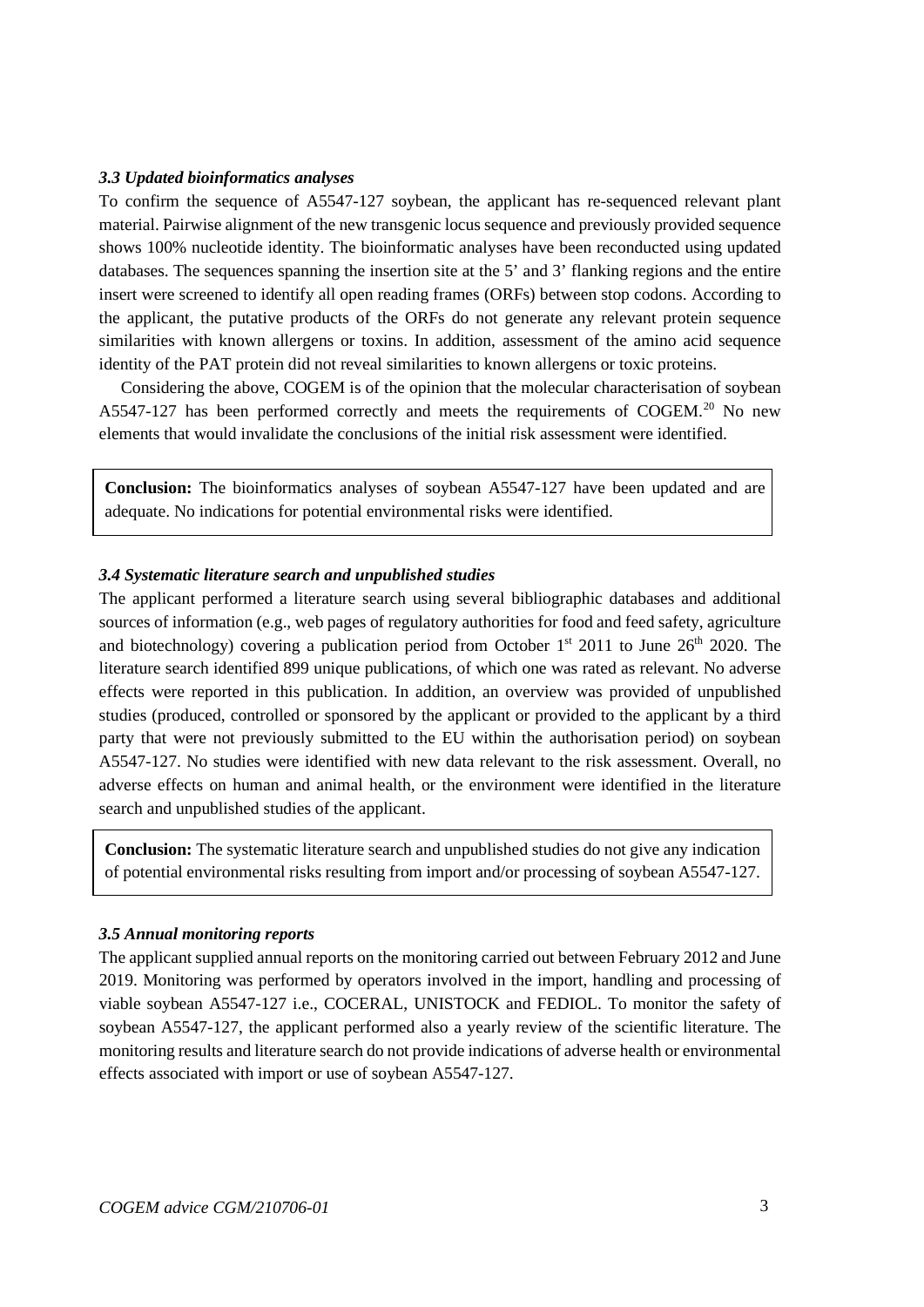**Conclusion:** The information in the annual monitoring reports gives no indication of adverse effects or incidents resulting from import and processing of soybean A5547-127.

## **4. Food/feed assessment**

This application is submitted under Regulation (EC) 1829/2003, therefore a food/feed assessment is carried out by EFSA and national organisations involved in the assessment of food safety. In the Netherlands, WFSR carries out a food and/or feed assessment for Regulation (EC) 1829/2003 applications. The outcome of the assessment by other organisations (EFSA, WFSR) was not known when this advice was completed.

## **5. Post-market environmental monitoring (PMEM)**

The applicant does not consider it necessary to change the post-market environmental monitoring (PMEM) plan of the initial authorisation. COGEM has published several recommendations for further improvement of the general surveillance  $(GS)$  plan<sup>[21](#page-6-13),[22](#page-6-14)</sup> but considers the initial GS plan adequate for import and processing of soybean A5547-127.

## **6. Overall conclusion**

COGEM is of the opinion that import and processing of soybean A5547-127 poses a negligible risk to the environment in the Netherlands. COGEM abstains from giving advice on the potential risks of incidental consumption since other organisations carry out a food/feed assessment.

### **References**

- <span id="page-5-0"></span>1. Commission Implementing Decision (2012/81/EU) authorising the placing on the market of products containing, consisting of, or produced from genetically modified soybean A5547-127 (ACS-GMØØ6-4) pursuant to Regulation (EC) No 1829/2003 of the European Parliament and of the Council. Official Journal of the European Union 14.2.2012 L 40/10
- <span id="page-5-1"></span>2. COGEM (2008). Import and processing of soybean line A5547-127. COGEM advice CGM/080918-02
- <span id="page-5-2"></span>3. COGEM (2015). Import of genetically modified soybean FG72xA5547-127 with three herbicide tolerance traits. COGEM advice CGM/151104-01
- <span id="page-5-3"></span>4. Bramlage WJ *et al*. (1978). Chilling stress soybeans during inhibition. Plant Physiol. 61: 525-529
- <span id="page-5-4"></span>5. Andersson MS & de Vicente MC (2010). Soybean (*Glycine max* (L.) Merr.). In: Gene flow between crops and their wild relatives. Eds: Andersson MS *et al*., The Johns Hopkins University Press, Baltimore
- <span id="page-5-5"></span>6. Organisation for Economic Co-operation and Development (OECD) (2000). Consensus document on the biology of *Glycine max* (L.) Merr. (Soybean)
- <span id="page-5-6"></span>7. Koninklijk Nederlands Meteorologisch Instituut (KNMI) Klimaatviewer periode 1991-2020. https://www.knmi.nl/klimaat-viewer/grafieken-tabellen/langjarige-gemiddelden/lh15/lh15\_1991-2020 (visited: June  $7<sup>th</sup> 2021$ ) [In Dutch]